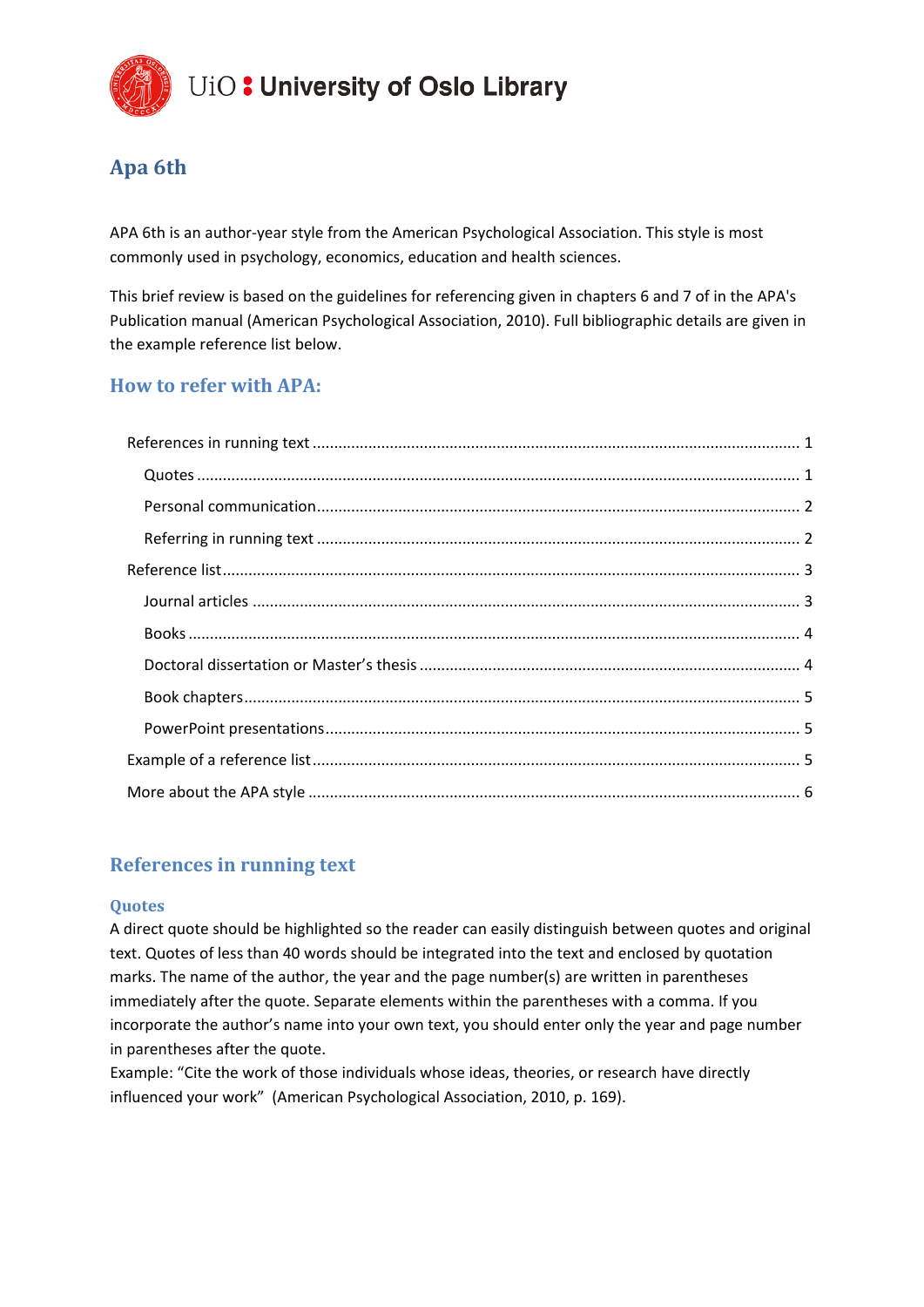A direct quote of 40 words or more is written as a separate, indented paragraph without quotation marks. The author's name, year and the page number(s) are written in parentheses immediately after the quote.

Example:

The stereotypical witch is a woman who serves the devil and flies to the witches' sabbath. Yet the stereotype has other features which fit either poorly or not at all to those who were actually accused. From its very beginning another powerful stereotype of which persecution appeared in its historiography: those accused of witchcraft were described and explained as "different". (Nenonen & Toivo, 2014, p. 19)

## <span id="page-1-0"></span>**Personal communication**

Not all sources provide recoverable data. Information from sources such as private letters, personal e-mails, personal interviews, telephone conversations or simply what has been said during a lecture can be cited in the text, but not included in the APA list of references. Refer to this as "personal communication" and try to provide an exact date if possible:

J. Hunter (personal communication, November 6, 2012) claimed that …

You may want to present personal communication in a separate section following the list of references. Provide the heading "Personal communication" and give the name, position and institution of the person(s) in question.

Example:

Personal communication:

Joan Hunter, lecturer, Smalltown University

Handouts, PowerPoint presentations e.g. can be listed among the references, as this is considered to be "published" material.

Example: … (Ohlmann, 2010, slide 5) or Ohlmann (2010, slide 5)

## <span id="page-1-1"></span>**Referring in running text**

APA 6th is an author-year style, i.e., in running text the references are given by the author's surname and year of publication, in parenthesis.

Example: (Kessler, 2003), or, if you have worked the author's name into the text, Kessler (2003)

## **Publications with more than one author:**

- o Two authors: name both authors every time you refer to them. Example: (Walker & Allen, 2004), or, if the name of the author is worked into your text, Walker and Allen (2004). Note that the "&" sign is only used within parentheses in running text, and in the reference list.
- o Three to five authors: name all the authors in the first reference. In subsequent references give the name of the first author, followed by et al. Example: (Bradley, Ramirez, Soo, & Walsh, 2006), or Bradley, Ramirez, Soo and Walsh (2006), subsequently (Bradley et al., 2006) or Bradley et al. (2006)



# UiO: University of Oslo Library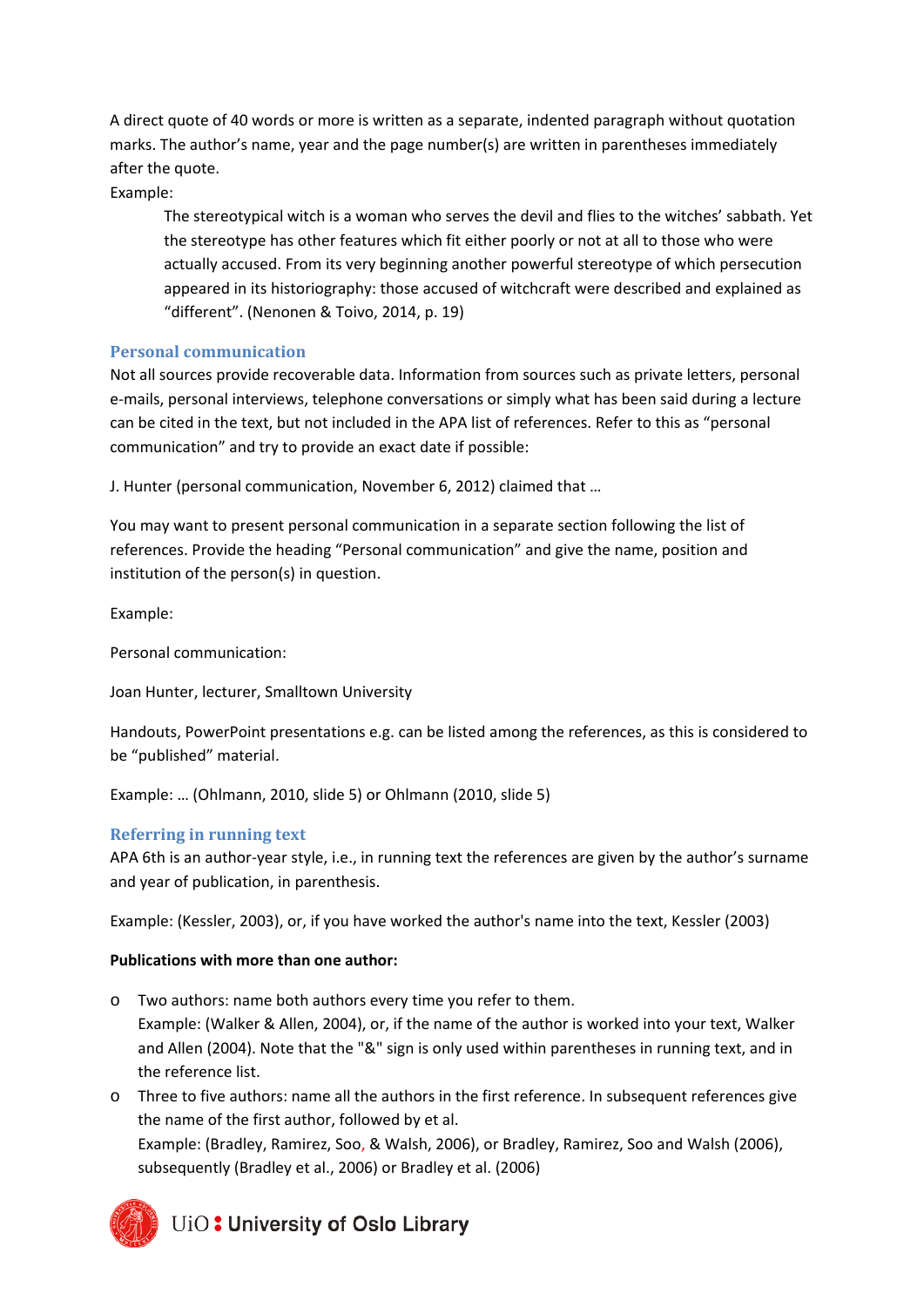o Six or more authors: give only the name of the first author, followed by et al. Example: (Wasserstein et al., 2005) or Wasserstein et al. (2005)

### **Several publications with the same author and year:**

In your reference list, order the publications alphabetically by title, and add a lowercase "a" to the publication year of the first entry, a lowercase "b" to the publication year of the second entry, etc. Example: (Jones, 2013a, 2013b) or Jones (2013a, 2013b)

**Secondary sources**, i.e., a source quoted in another source where you have not had access to the original:

Name the original and refer to your secondary source - NEVER refer directly to a source you have not seen yourself. Example: Allport's diary (as cited in Nicholson, 2003)

## **Organizations or groups as authors:**

Use the organization's or group's name and the year of publication. Example: Bank of Scotland (2013) or (Bank of Scotland, 2013)

## **No author or editor stated:**

Enter the title and the year of publication. Titles of articles or chapters are enclosed by "quotation marks", the titles of books, leaflets or reports are written in *italics.*

# <span id="page-2-0"></span>**Reference list**

The reference list should be double-spaced, like the rest of your manuscript, and use a hanging indent format, i.e., in each entry, lines following the first should be indented.

The reference list should be ordered alphabetically by authors' surnames, and initials.

If an author has more than one publication, these are ordered according to their year of publication, starting with the oldest.

If there are several publications by the same author in the same year, they should be ordered alphabetically by title, and distinguished by adding a lowercase a, b, c etc. after the year of publication, within the parentheses.

## <span id="page-2-1"></span>**Journal articles**

- Surname, Initial., & Surname, Initial. (Year, date). Title of article: Subtitle of article*. Title of the journal in italics, volume number/year in italics* (issue number in parentheses), page range or page number.
- Kwan, I., & Mapstone, J. (2004). Visibility aids for pedestrians and cyclists: A systematic review of randomised controlled trials. *Accident Analysis & Prevention, 36*(3), 305-312.

## *Articles in electronic journals with a DOI (Digital Object Identifier)* Include the DOI - the letters doi should be written in lower case

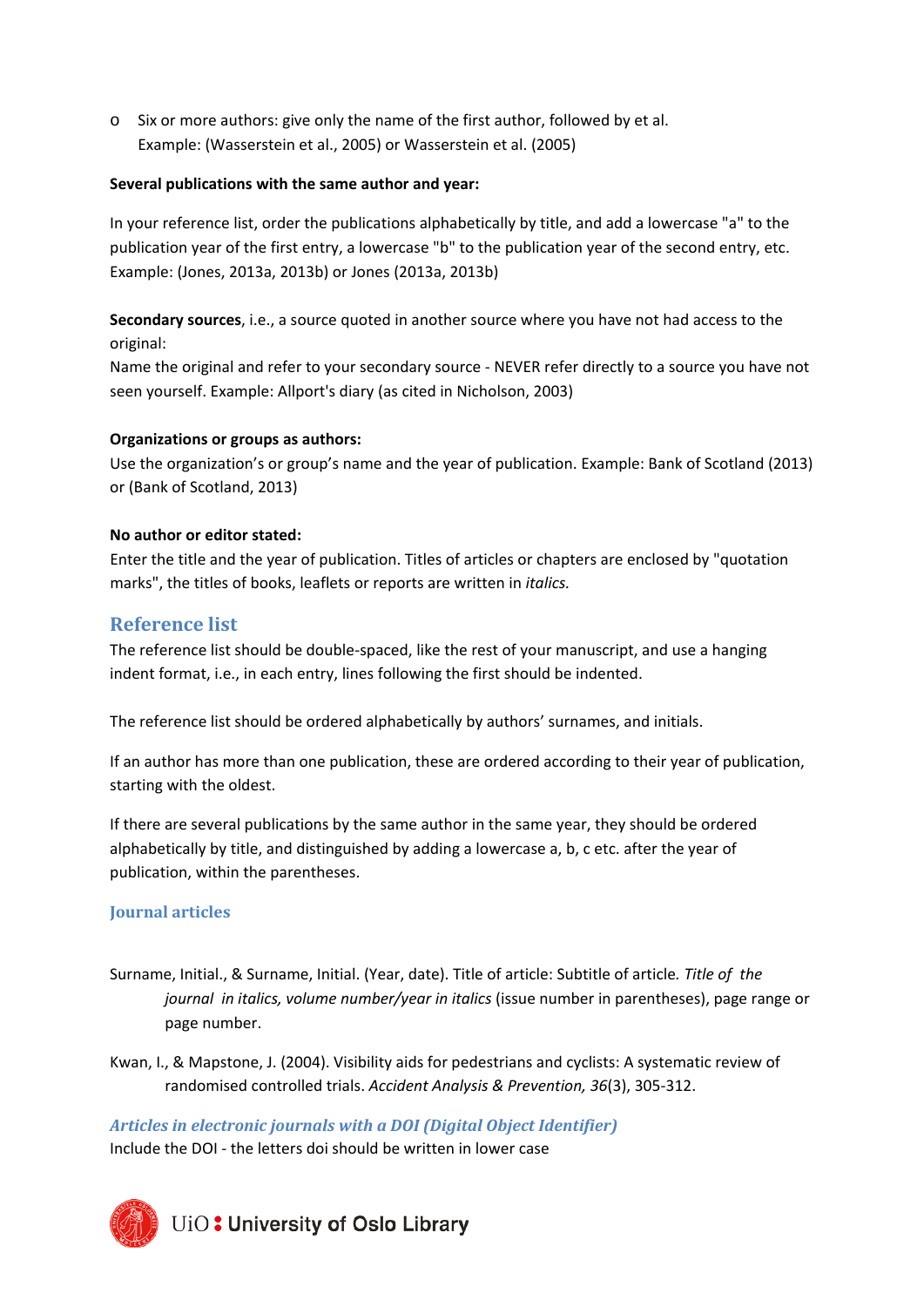- Surname, Initial., Surname, Initial., & Surname, Initial. (Year, date). Title of the article: Subtitle of article. *Title of the journal in italics, volume number/year in italics* (issue number in parentheses), page range or page number. doi:
- Franzen, J. L., Gingerich, P. D., Habersetzer, J., Hurum, J. H., Von Koenigswald, W., & Smith, B. H. (2009, May 19). Complete primate skeleton from the middle Eocene of Messel in Germany: Morphology and paleobiology. *PLoS ONE, 4*(5). doi:10.1371/journal.pone.0005723

*Articles in electronic journals without DOI(Digital Object Identifier)* Include the home page URL of the journal

- Surname, Initial. (Year, date). Title of the article: Subtitle of the article. *Title of the journal in italics, volume number/year in italics* (issue number in parentheses), page range or page number. Retrieved from URL
- Morgan, K., & Ó Gráda, C. (2011, Winter). The Poor Law of Old England: Institutional innovation and demographic regimes. *Journal of interdisciplinary history, 41*(3), 339-366. Retrieved from http://muse.jhu.edu/journals/journal\_of\_interdisciplinary\_history/

### <span id="page-3-0"></span>**Books**

### *Books with (a) personal author(s)*

- Surname, Initial., & Surname, Initial. (Year). *Title in italics: Subtitle in italics.* Place of publication: Publisher.
- Sjöwall, M., & Wahlöö, P. (2002). *Døden tar buss: Roman om en forbrytelse*. Oslo: De norske bokklubbene.

### *Edited books*

Editor's surname, Initial. (Ed.). (Year). *Title in italics: Subtitle in italics*. Place of publication: Publisher.

Alsvik, O. (Ed.). (2005). *Musikk, identitet og sted*. Oslo: Norsk lokalhistorisk institutt.

The in-text citation for an edited book should include the editor's surname and the year of publication, e.g. (Alsvik, 2005).

### *Books with no author or editor*

*Title in italics: Subtitle in italics.* (Year). Place of publication: Publisher.

*Historisk riss for Vestfold: Vestfolds historiske utvikling fra 10000 f. Kr og til vår egen tid*. (2005). Tønsberg: Vestfold fylkeskommune.

The referral in running text for books (or other reference types) with no author or editor is the title:

- ... (Title, Year) or *Title in italics* (Year)
- ... (Historisk riss for Vestfold, 2005) or *Historisk riss for Vestfold* (2005)

## <span id="page-3-1"></span>**Doctoral dissertation or Master's thesis**

Surname, Initial. (Year). *Title in italics: Subtitle in italics* (Master's thesis/Doctoral dissertation Institution, incl. country if required). Place of publication: Publisher.



UiO: University of Oslo Library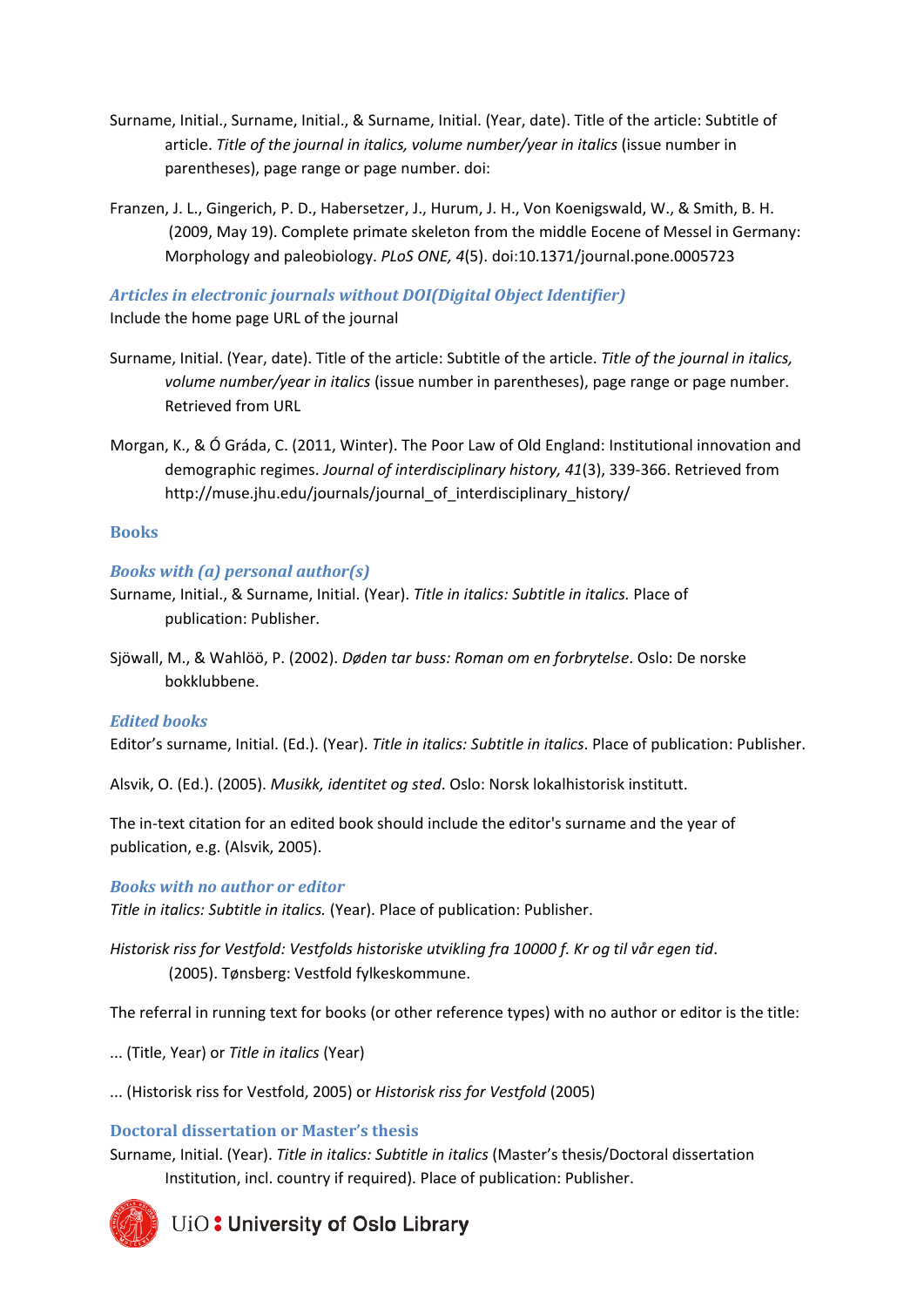Preminger, M. (2008). *The Uexküll approach: Evaluation of multivariate data organizations for support of visual information retrieval* (Doctoral dissertation, University of Tampere, Finland). Tampere: Tampere University Press.

#### <span id="page-4-0"></span>**Book chapters**

- Author, Initial. (Year). Chapter title: Subtitle. In Initial. Surname, & Initial. Surname (Eds.),*Title in italics: Subtitle in italics* (pp. from-to). Place of publication: Publisher.
- Trickett, E. J. (2001). Mental health: Community interventions. In N. J. Smelser, & P. B. Baltes (Eds.), *International Encyclopedia of the Social & Behavioral Sciences.* (pp. 9645 -9648). Amsterdam: Elsevier.

#### <span id="page-4-1"></span>**PowerPoint presentations**

- Surname, Initial. (Year, date). *Title in italics: Subtitle in italics* [PowerPoint presentation]*.* Place of publication: Publisher.
- Ohlmann, K. (2010, November 26). *Faksjon: Om film og TV i grenselandet mellom fiksjon og fakta* [PowerPoint presentation]. Oslo: Høgskolen i Oslo.

## <span id="page-4-2"></span>**Example of a reference list**

The reference list should use hanging indent format, i.e., the second and subsequent lines in each entry should be indented.

- Alsvik, O. (Ed.). (2005). *Musikk, identitet og sted*. Oslo: Norsk lokalhistorisk institutt.
- American Psychological Association. (2010). *Publication manual of the American Psychological Association* (6th ed.). Washington, DC: Author.
- Franzen, J. L., Gingerich, P. D., Habersetzer, J., Hurum, J. H., Von Koenigswald, W., & Smith, B. H. (2009, May 19). Complete primate skeleton from the middle Eocene of Messel in Germany: Morphology and paleobiology. *PLoS ONE, 4*(5). doi:10.1371/journal.pone.0005723
- *Historisk riss for Vestfold: Vestfolds historiske utvikling fra 10000 f. Kr og til vår egen tid*. (2005). Tønsberg: Vestfold fylkeskommune.
- Kwan, I., & Mapstone, J. (2004). Visibility aids for pedestrians and cyclists: A systematic review of randomised controlled trials. *Accident Analysis & Prevention, 36*(3), 305-312.
- Morgan, K., & Ó Gráda, C. (2011, Winter). The Poor Law of Old England: Institutional innovation and demographic regimes. *Journal of interdisciplinary history, 41*(3), 339-366. Retrieved from http://muse.jhu.edu/journals/journal\_of\_interdisciplinary\_history/
- NAV. (2013, June 14). *IA-virksomheter mer fornøyd med bistanden fra NAV*. Retrieved from [https://www.nav.no/Arbeid/Inkluderende+arbeidsliv/IA](https://www.nav.no/Arbeid/Inkluderende+arbeidsliv/IA-)virksomheter+mer+forn%C3%B8yd+med+bistanden+fra+NAV.348067.cms
- Ohlmann, K. (2010, November 26). *Faksjon: Om film og TV i grenselandet mellom fiksjon og fakta* [PowerPoint presentation]. Oslo: Høgskolen i Oslo.

UiO: University of Oslo Library